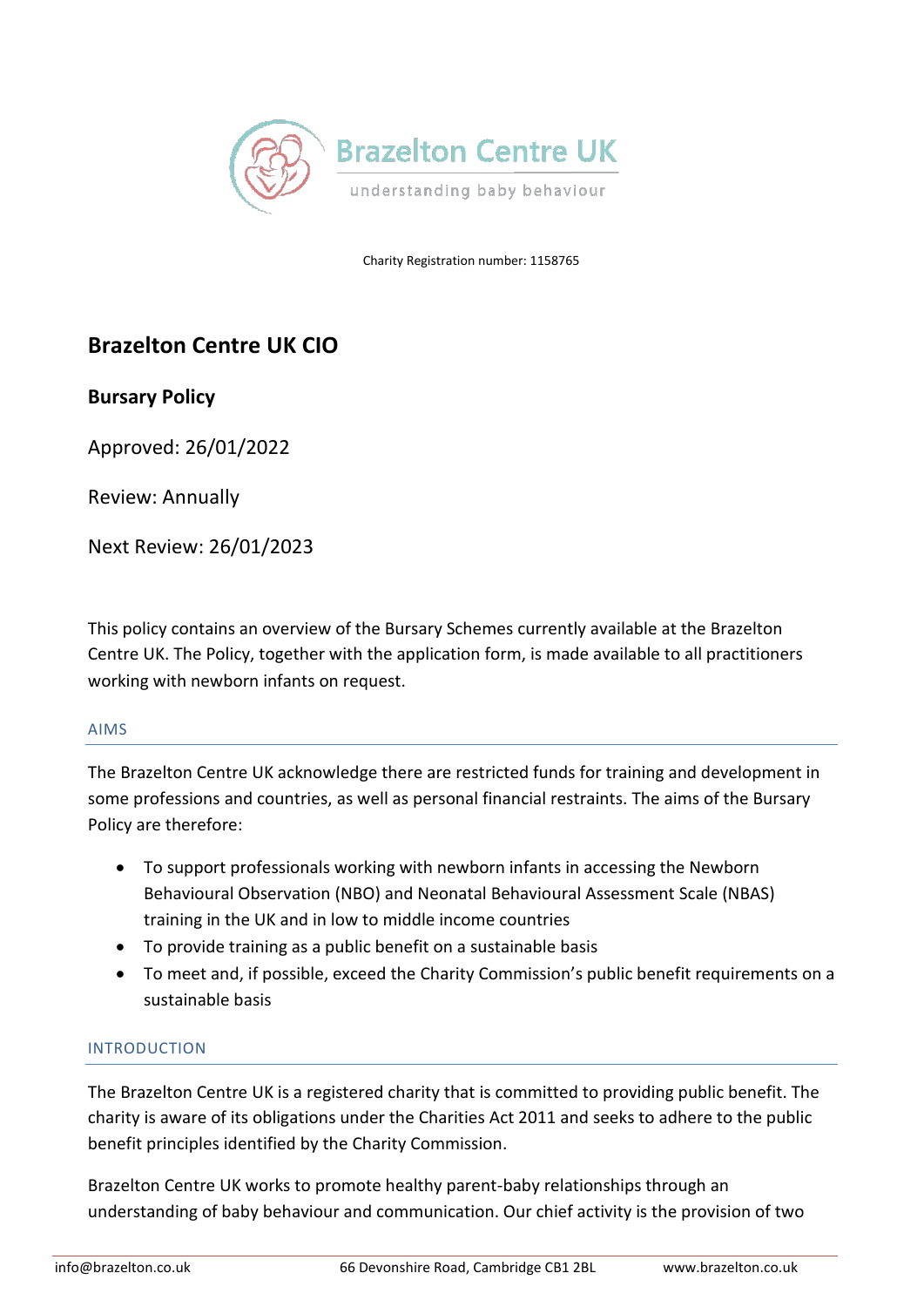evidence-based and quality-assured training courses, the Neonatal Behavioural Assessment Scale (NBAS) and the Newborn Behavioural Observations (NBO)™ system. These unique programmes are delivered to health and care professionals, particularly those working with parents and babies from birth to 3 months old.

The NBAS was developed in 1973 by Dr. T. Berry Brazelton, (Emeritus Professor of Paediatrics at Harvard University and Boston Children's Hospital), and later with Professor J. Kevin Nugent (1973). The NBO was developed in 2007 by Professor Nugent and colleagues. The two courses cover the theory and concepts of each tool, along with a detailed assessment of baby behavioural states and systems, and self-regulation in the NBAS. They both include the observation of a live administration with parents and a real baby. To gain certification as a qualified practitioner of NBO and NBAS, trainees are required to complete a self-practice phase which is assessed to ensure a high standard is achieved.

In 2009, the NBAS was recommended in the Healthy Child Programme by the Department of Health and Social Care. In 2013, both the NBAS and NBO were recognised by the Wave Trust in their 1001 Critical Days Manifesto. Between 2014 and 2016, the NBO and the NBAS were recommended in the National Health Visiting Core Service Specification (2014/15, 2015/16, NHS England) and Specialist Health Visitors in Perinatal and Infant Mental Health (2016, NHS Health Education).

In the last year (2021), both NBO and NBAS interventions have received a quality assurance seal from the Infant Mental Health Recognition Register (IMHRR). They have also both been recognised and recommended in the Parent-Infant Foundation online Infant Mental Health Training Resources for Professionals and listed as part of 'Parent support and empowerment' in the British Association of Perinatal Medicine: Family Integrated Care - A Framework for Practice (2021).

The charity offers different bursaries available to professionals in the UK and worldwide.

Due to the limited financial resources of the charity, not every eligible application for a bursary will be successful.

The value of the individual bursaries is 100% of the course fees for both the NBO and NBAS. The student will be responsible for any other costs occurred such as personal travel, accommodation etc where required.

# BURSARIES

# EILEEN HAYES BURSARY

The Eileen Hayes Fund was established in 2018 from which we have been able to provide a number of bursary places. The Eileen Hayes Bursary has six fully funded NBO places and two fully funded NBAS places available per year, advertised through our social media and on our website. We encourage professionals to apply in pairs in order to be able to support each other with both certification and implementation of the NBO. Individuals can also apply. Applications are accepted from professionals working in the UK, who would like to make a difference when working with newborn babies and their families.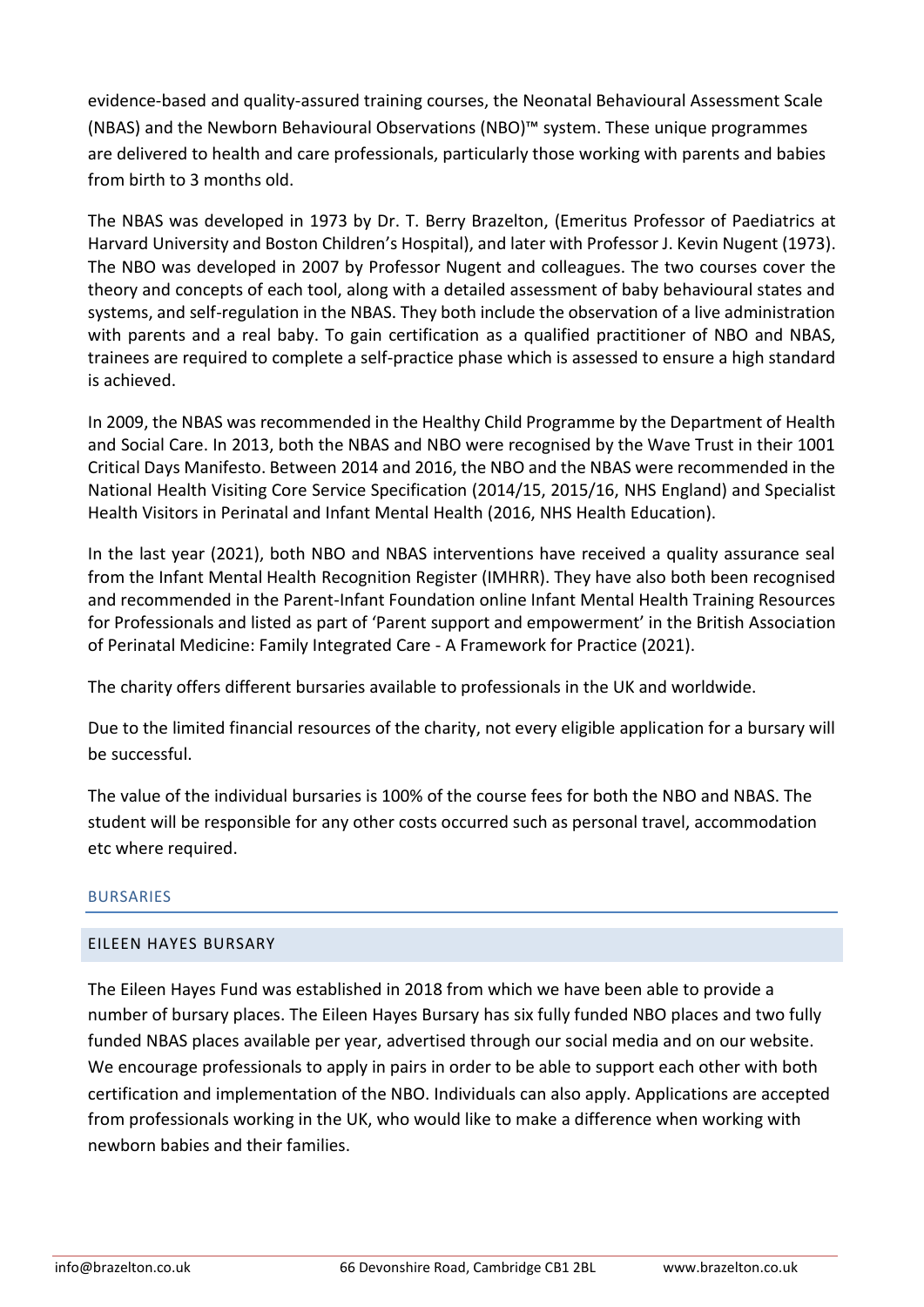#### REACH BEYOND BURSARY

The Reach Beyond bursary was launched in 2022 as part of the charity's strategic goal of improving diversity and inclusion. The bursary, which is funded by the Brazelton Centre UK, has set up to give opportunities to those in low to middle income countries to train in the NBO and NBAS, where it would otherwise not be financially possible. The Reach Beyond bursary has six fully funded NBO places and two NBAS places per year.

#### WHAT THE BURSARIES COVER

#### **Each bursary award includes:**

- 2-day NBO/NBAS course fully funded
- All training kit and materials free of charge
- Post-training support and certification free of charge, including a certification pack of resources

The bursary does not cover any cost beyond those listed above, such as any travel and accommodation involved with attending the training course.

#### **ELIGIBILITY**

**Eileen Hayes Bursary**: This bursary is available to any professional working with newborn babies and their families in the UK.

**Reach Beyond Bursary:** This bursary is available to any professional working with newborn babies and their families in low-middle income countries.

### APPLICATION

Individuals applying will be required to fill the relevant application form and a write a supporting statement, submitting these by the deadline, if applicable.

#### **SELECTION**

Selection of successful candidates will be at the judgement of the Brazelton Executive team, led by the Director. All applications will be read with care and a decision will be based on those the team believes best fulfil the application criteria, including:

- Someone who would otherwise not have the means to fund a training place.
- Someone who demonstrates how they will implement and embed their training to make a transformative difference to the families in their care.